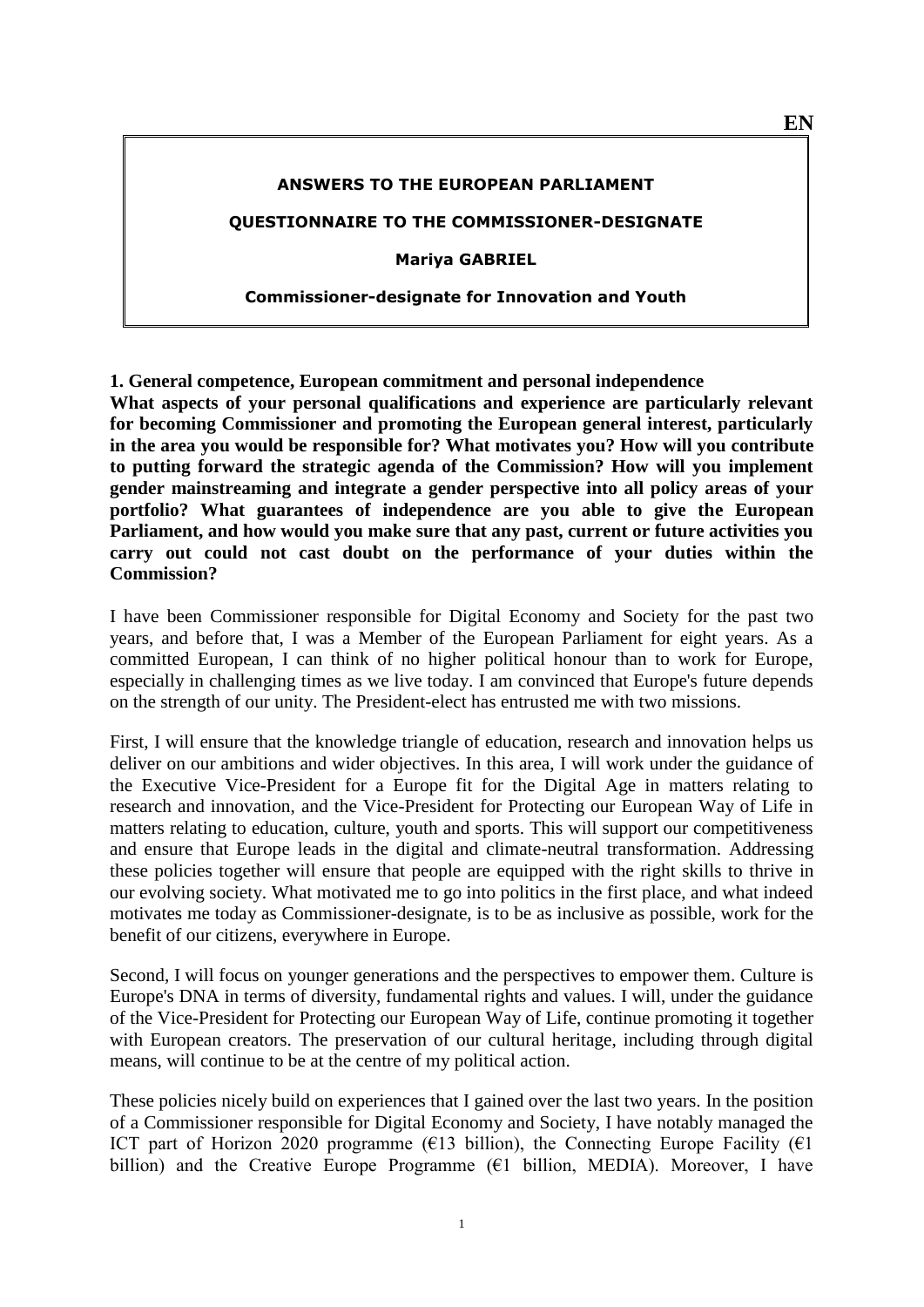successfully carried out work that led to the presentation of the proposal to create of a Digital Europe Programme for the next financial framework, which among others should help to mainstream within European industry the output of our Research and Innovation.

Beyond funding, a number of policies that I managed are directly relevant for my new portfolio. This is for example the case of the new set of copyright and audio-visual rules, which I negotiated on behalf of the Commission and are paramount to European culture. Another example is the Digital Education Action Plan which I put forward with the Commissioner for Education, Culture, Youth and Sport and which I will update in the next term. A final example is my continuous commitment to digital skills as exemplified by the creation of a traineeship programme, financed with Horizon 2020 funds but implemented through Erasmus +, which helped thousands of young European graduates to gain a digital experience abroad.

Integrating and mainstreaming a gender perspective in policies has been and will remain a priority of my political action. Under the previous term, I have developed and promoted a 'Women in digital' strategy, bringing together actions to combat digital gender stereotypes and promote role models; enhance digital skills and science, technology, engineering and mathematics (STEM) education for girls and women and stimulate female digital entrepreneurship. This is monitored trough the Women in Digital Scoreboard - part of the Digital Economy and Society Index and the European Semester reports. Our #DigitalRespect4Her campaign raised awareness about the difficulties women face online. All Member States and the CEOs of 23 major high-tech and media companies signed a Declaration on creating an inclusive working environment in their companies. In the audiovisual sector, we started tracking gender balance in the Creative Europe MEDIA programme and launched the 'Women on the Move' initiative with a 'good practice' guide.

I have as well always consistently applied a European approach to our relations with our international partners. In this context, we have amply enhanced dimensions of all digital files such as the Digital Agenda for the Western Balkans, the relationship with the Eastern Partnership, Africa and Southern Mediterranean.

I commit to continue complying without fail with the Treaty obligations on independence, transparency, impartiality and availability, as defined in Article 17(3) of the Treaty on European Union and in Article 245 of the Treaty on the Functioning of the European Union.

If confirmed as Commissioner, I will fully respect the letter and spirit of the Treaty, in particular the obligation to act in the European interest and without taking any instructions. I will continue to honour the Code of Conduct of Members of the European Commission and its provisions on conflicts of interest. My Declaration of Interests is complete and accessible to the public and, as during the past mandate, I will update it rapidly should any change be required.

### **2. Management of the portfolio and cooperation with the European Parliament**

**How would you assess your role as a Member of the College of Commissioners? In what respect would you consider yourself responsible and accountable to the Parliament for your actions and for those of your departments? What specific commitments are you prepared to make in terms of enhanced transparency, increased cooperation and effective follow-up to Parliament's positions and requests for legislative initiatives? In**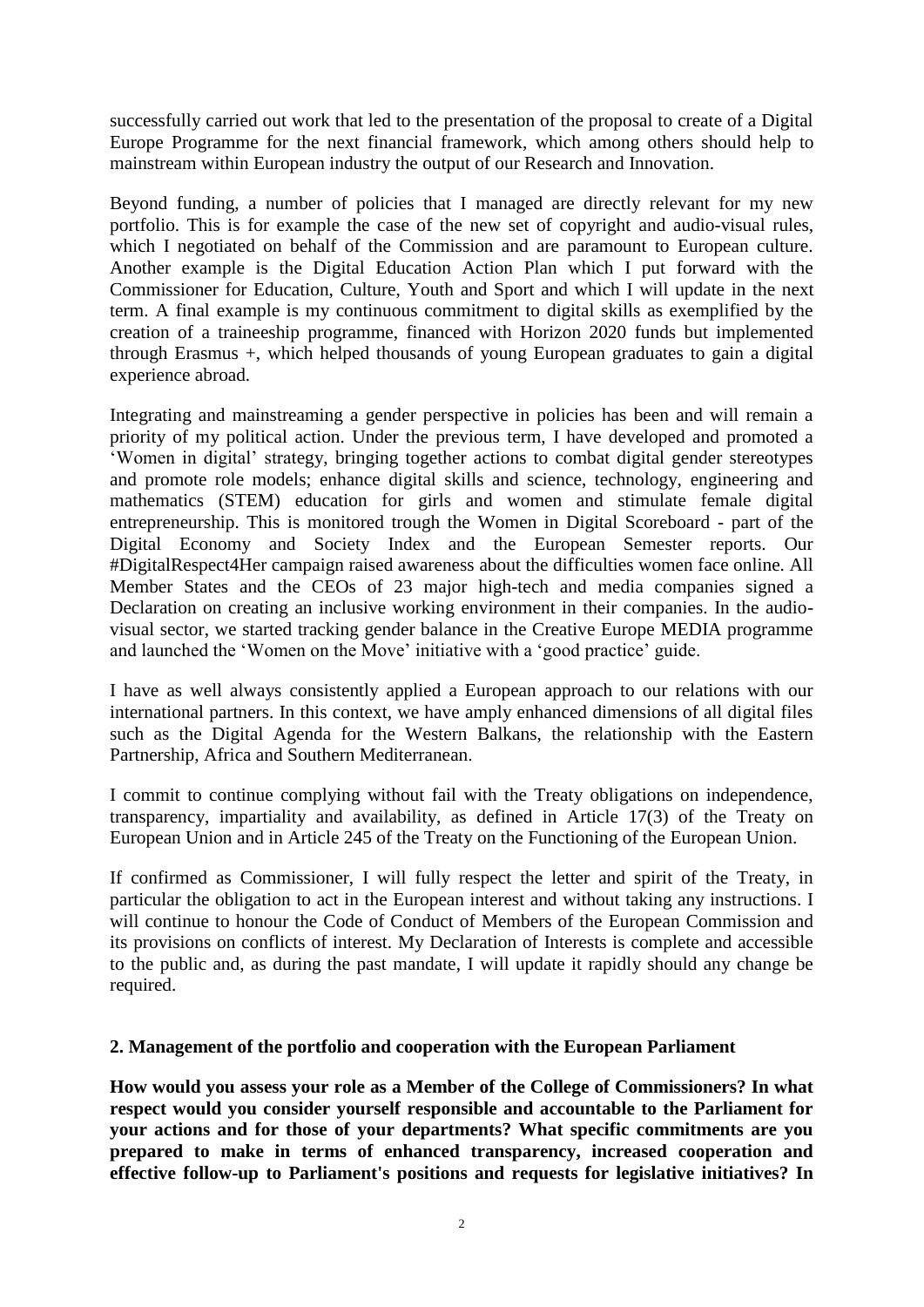# **relation to planned initiatives or ongoing procedures, are you ready to provide Parliament with information and documents on an equal footing with the Council?**

If confirmed a Commissioner, I will take full political responsibility for the activities in my area of competence. I attach great importance to the principle of collegiality and will collaborate fully with the other Members of the College.

Three times elected to the European Parliament, it is with respect and commitment that I will continue engaging closely with the Parliament and relevant Committees at all stages of both the policy-making process and the political dialogue.

I am fully committed to the guiding principles that allow an effective interinstitutional cooperation and an efficient and legitimate EU decision-making system. These include openness, mutual trust, efficiency, and regular exchange of information. I fully stand by the President-elect's Political Guidelines and the Mission Letters, which fully reflect these principles, and stress the intention to reinforce the special partnership between the European Parliament and the Commission. If confirmed as Commissioner, I will do my best to achieve this objective, and in doing so I will fully respect the provisions of the 2010 Framework Agreement on relations between the European Parliament and the Commission and the 2016 Interinstitutional Agreement on Better Law-Making.

As during the current mandate, I commit to take part in all relevant plenary debates, committee meetings and trilogue discussions. I will ensure that the relevant Committees of the European Parliament are involved in any major developments under my responsibility while at the same time I am fully aware of the importance of equal treatment of the Parliament and the Council as co-legislators.

Specifically, I will ensure a regular flow of information with the Chair of relevant parliamentary committees, directly communicate with committee members, and ensure that I am available for bilateral meetings.

I will also ensure that the questions from Members of the European Parliament to the Commission that come under my responsibility are responded to swiftly and accurately. I will appear before the European Parliament's plenary and Committees whenever called to answer a question or provide any particular response.

I concur with the President-elect's Political Guidelines that stress that in order to regain citizens' faith in the Union, our institutions should be open and beyond reproach on transparency issues.

I am therefore fully committed to implementing the wide-ranging provisions on transparency and the flow of information in the Framework Agreement on relations between the European Parliament and the Commission and the Interinstitutional Agreement on Better Law-Making. In particular, I will ensure that these provisions are respected in my structured dialogues and other contacts with the Committees of the Parliament.

I will also continue efforts to inform citizens on role of the Commission in the EU's institutional set-up, notably by pursuing numerous citizen dialogues. In addition, policy proposals and programme implementation under my responsibility will be based on proper consultations of experts and the public, in line with Better Regulation principles.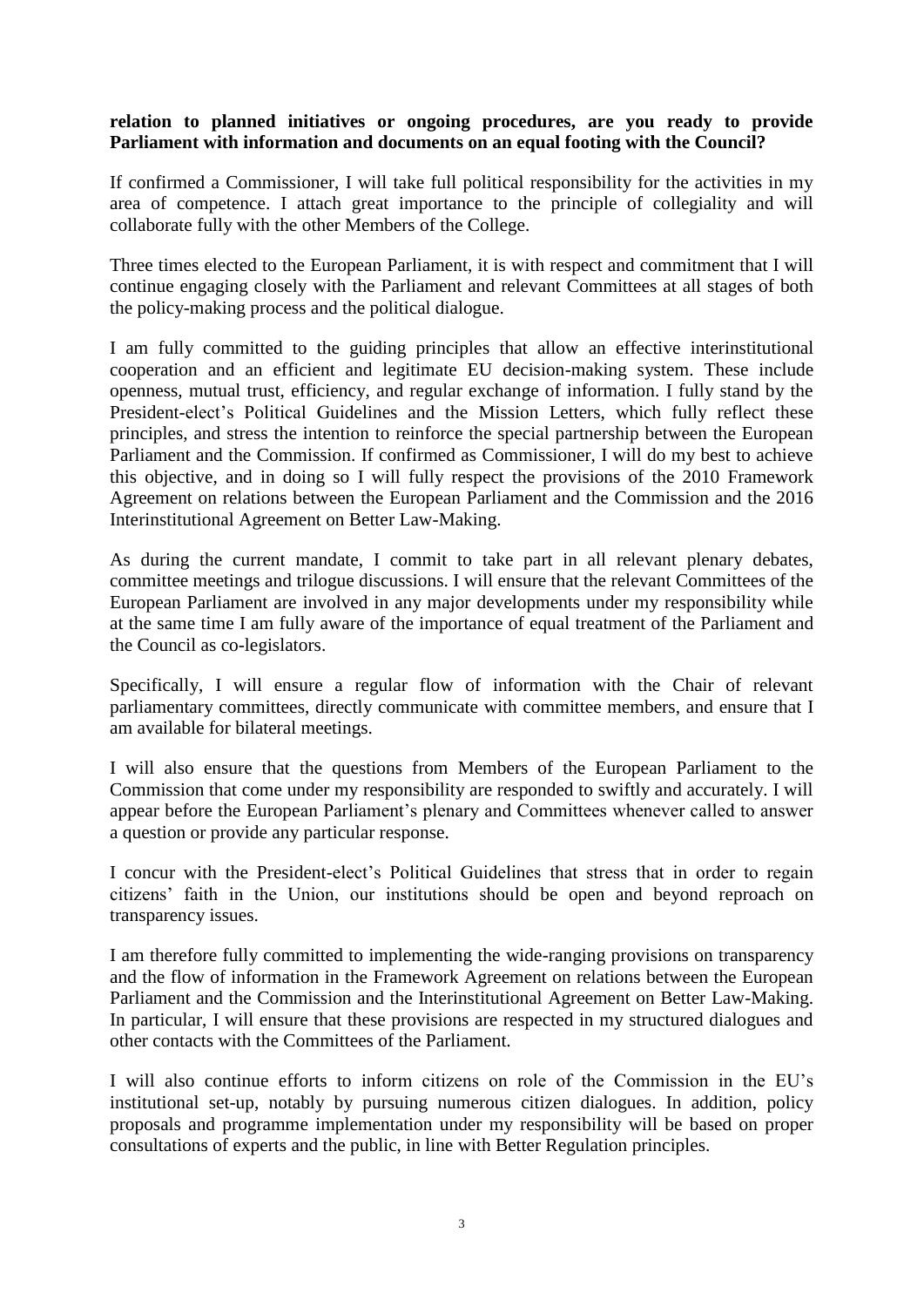I fully subscribe to the President-elect's support for a right of initiative for the European Parliament and commitment that the Commission follows-up on Parliamentary resolutions adopted by majority of its members with a legislative act, in full respect of the proportionality, subsidiarity and better law making principles.

As part of the next College's commitment to a deepened partnership with the European Parliament, I will work hand in hand with Parliament at every stage in debating resolutions under Article 225 TFEU. I commit to work closely with the relevant parliamentary Committees, and be active and present during the preparation of Article 225 TFEU resolutions. I strongly believe that this will improve dialogue, foster confidence and a sense of working together towards a common goal.

I will also ensure that the European Parliament is regularly briefed, notably before major events and at key stages of international negotiations in areas under my responsibility.

I am fully aware that the provision of information and documents is an essential aspect of deepening the partnership between the European Parliament and the Commission. I therefore commit to fully implement the relevant provisions of the Framework Agreement between the two institutions, and of the Interinstitutional Agreement on Better Law-Making. I will ensure that the equality of the co-legislators is respected in terms of how information is shared in areas under my responsibility.

# **Questions from the Committee on Culture and Education:**

### **1. Portfolio**

**Education. It is your job to make the European Education Area a reality by 2025. How will you ensure that recently adopted measures translate into tangible action on the ground and which further measures do you envisage to deliver on this aim? How do you see the future of Union policy on digital skills and media literacy and what are the next steps for the Digital Education Action Plan? You have been tasked with delivering a tripling of the Erasmus+ budget in the next MFF and Erasmus+ is to become more inclusive and open to people with fewer opportunities. How are you going to make sure that the budgetary increase becomes a reality in the new MFF and how, concretely, will you make Erasmus+ more inclusive? How will you support a more joined-up policy approach to education and research across universities in the EU? Finally, what is your vision for long-term EU education policy?** 

Leading the work on making the European Education Area a reality is a key part of my Mission Letter. In full respect of the Treaty competences in the field of education, I will work very closely with the European Parliament, Member States and education stakeholders. The European Parliament and Member States strongly welcome the European Education Area; the priority work strands to bring it into effect were identified by the European Council in December 2017. This momentum is still very strong. I will therefore fully make use the EU framework for exchange, comparison, benchmarking and mutual learning about the largely common challenges that Member States face in education and training. I will focus on ensuring access to high quality and innovation-driven education and training systems. I will work to overcome obstacles that hinder learning in another country and the free movement of learners; one such hindrance is the absence of a European student card. I will foster crossborder learning mobility and cooperation in education and training, not least through the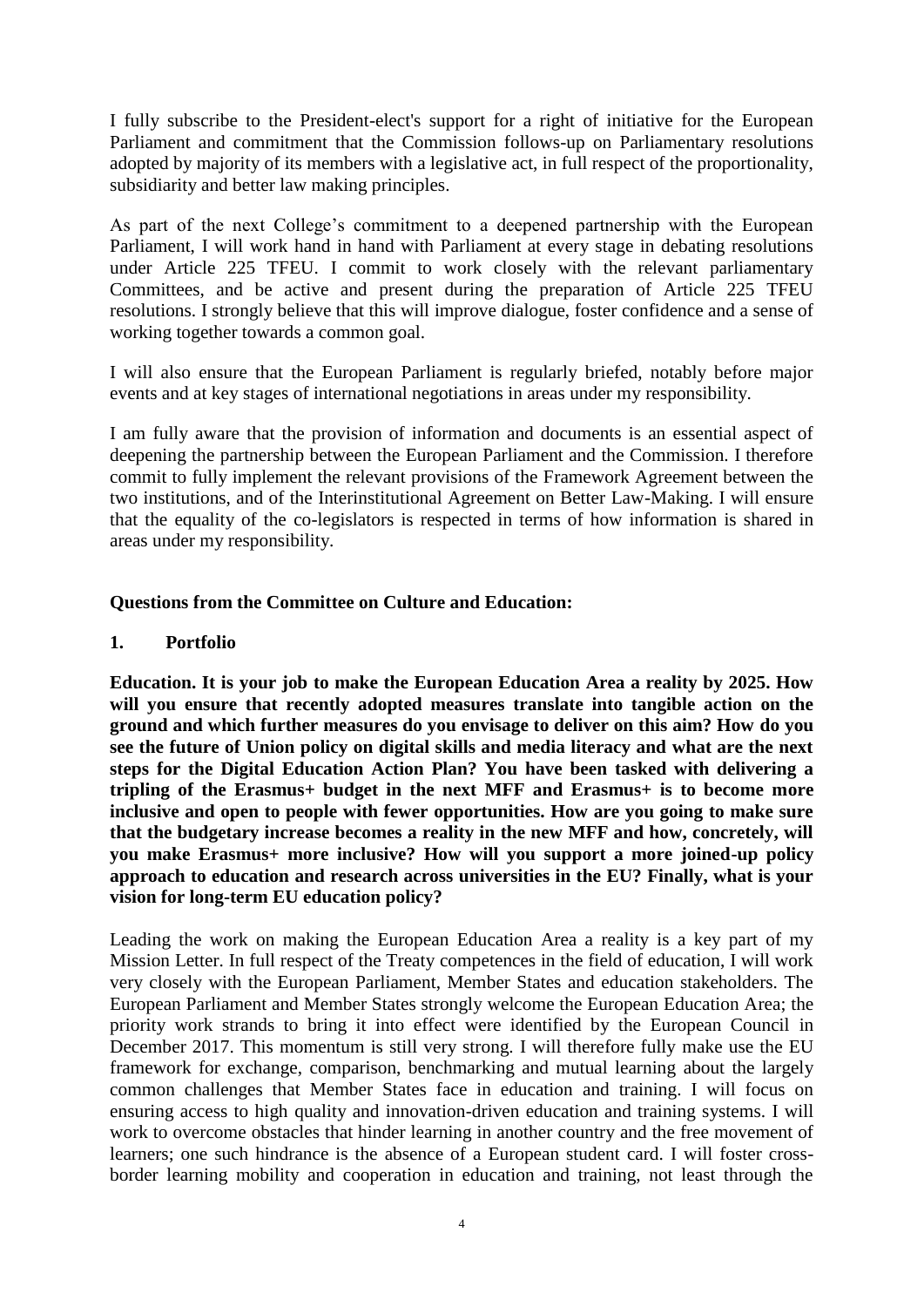further development of the first pilot on European Universities. I will continue the work started on key competences, quality early childhood education, mutual recognition of diplomas and learning outcomes and language learning.

On Erasmus, I will work hard to deliver on the President-elect's call to triple the budget, echoing the wishes of the European Parliament. A strongly reinforced budget will also be crucial to further develop the inclusiveness of the programme. Measures will include targeted grants for people with specific needs, more flexible formats suiting the needs of people from a disadvantaged background or targeted measures to make the programme better known. Furthermore, I will look at the possibilities under Structural Funds and InvestEU to support Member States in providing equal access to high quality inclusive education in line with the first principle of the European Pillar of Social Rights.

Given the speed and scale of digital transformation, we must urgently step up our action on digital skills. 43% of the EU population has low levels of digital education, and 17% are lacking any digital skills, which puts them at serious risk of exclusion. The President-elect has made it clear that this is a priority area for us. I believe an upgrade of the Digital Education Action Plan is timely. As studies show, teachers should be a particular focus of this effort; they are keen to improve their own digital skills and use technology to support their work. If we can improve the digital capacity and confidence of teachers, this in turn will help them equip young people with the digital skills they need, both for their professional life, and for their participation in society.

Expanding digital education opportunities is another priority. We need to make education institutions fit for the digital age in a lifelong learning perspective. I am in particular going to focus on the opportunities such as massive open online courses, to reach as many people as possible. We need to use digital technology intelligently to make education both more effective and more inclusive.

The main goal of all our efforts, however, needs to be to equip the young generations with strong digital skills. We can help achieve this for example through focusing on digital literacy, computer science and informatics for all, so that children and young people understand and deal critically with digital technology – both in terms of its promises but also its dangers. The world is already digital, so are our children, but our education is not yet there.

Research and education belong together. There cannot be cutting-edge research without welleducated and trained people who also have the right attitudes and mindsets to quest for new discoveries. Research is the natural continuation of the lifelong learning spectrum. In fact, most higher education institutions in Europe do both, teaching and researching, and education and research are already linked up under the current mobility programmes. The new programmes will provide even more synergies. As Commissioner responsible for both education and research, if confirmed, I will give a strong steer to further link up the two policy areas in close cooperation with the stakeholders.

To sum up, my long-term vision for EU education policy is strongly rooted in the European Education Area. I fully endorse the ambitious political vision of creating a space where no borders hamper learning, studying or carrying out research; where spending time studying or working in another country is the standard for the majority of students and teachers; where educational institutions offer high-quality inclusive education for all.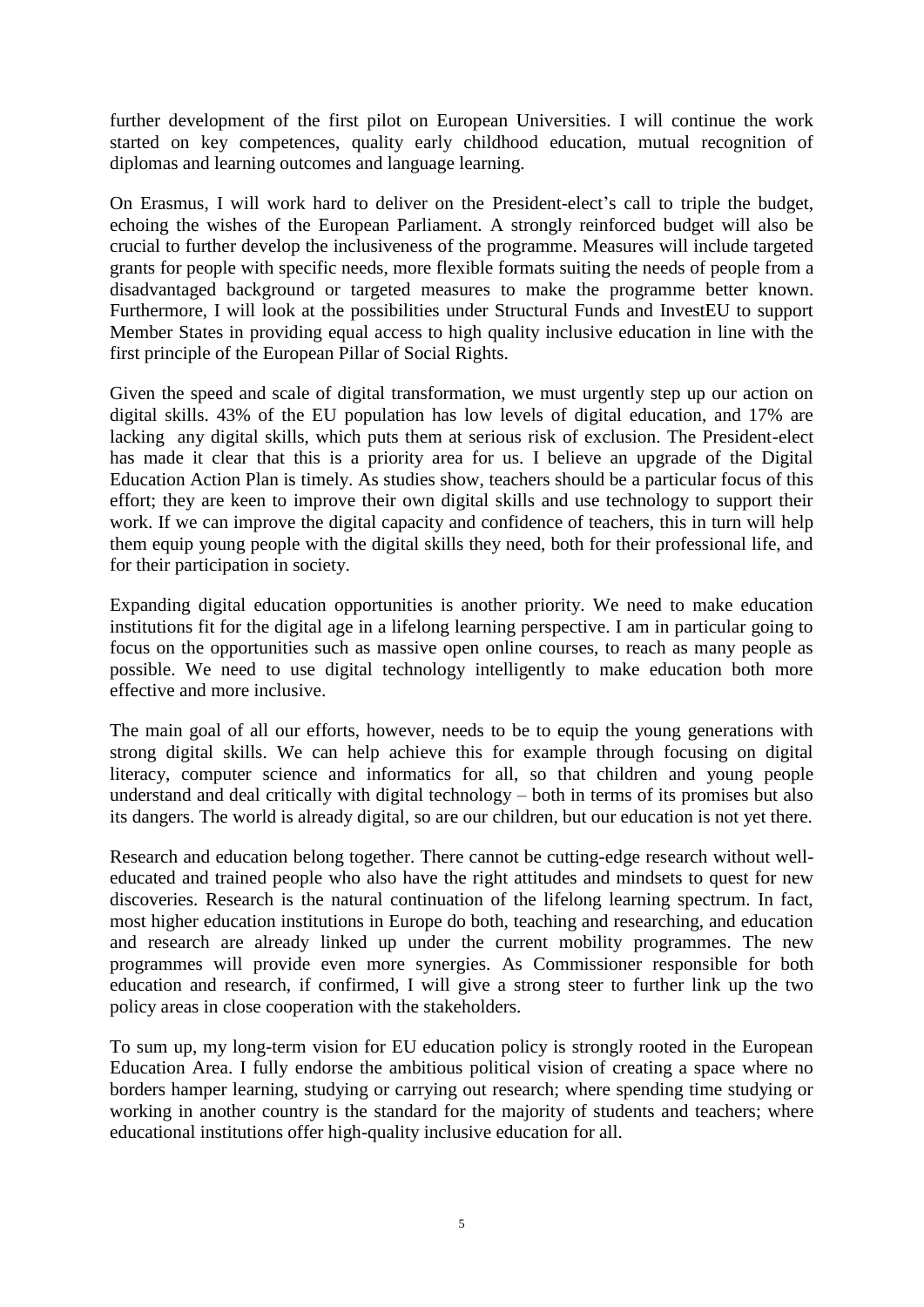**Culture. You have been tasked with driving forward the European Agenda for Culture. How will you ensure that there is a joined-up EU policy and funding approach to culture and which steps are needed to deliver this? Do we need a broader, more ambitious EU Culture Strategy? How will you ensure greater visibility for EU culture policy and active follow-up of the 2018 European Year of Cultural Heritage 2018? How will you ensure that EU policy respects and promotes cultural and linguistic diversity? You also have responsibility for promoting the cultural and creative sectors. Which further EU measures do you consider necessary to support the sectors?** 

Joined-up policy and funding for culture are indeed essential, as culture cuts across many policy fields, from education to research, from social cohesion to external relations. Significant EU funding is available for culture in other programmes. An example, in the 2014-2020 period, the overall funding available for culture from the European Structural and Investment Funds can be estimated at over EUR 9 billion, far beyond the financial capacities of the Creative Europe programme. In this context, I will work closely with the College of Commissioners and with Member States and regions to ensure that investment in culture puts due emphasis on integrated local development strategies.

The objectives and principles laid out in the European Agenda for Culture will guide us in our work across policy fields and departments.

The European Year of Cultural Heritage 2018 was an excellent example of how synergies between different EU policies and programmes can work to the benefit of communities, on the scale of individuals, in localities, regions, cities and, sometimes, entire States. The European Year addressed one clear objective: promoting our shared European Heritage as a resource for Europe. 15 Commission services contributed to making the European Year a success, and this is exactly how I intend to continue following up on it: by cooperating, joining up forces, and maximising every contribution. I will steer policy so that heritage contributes to answering the pressing questions of our time, particularly on inclusion, on sustainable development and on climate change.

Furthermore, like the European Capitals of Culture each year, the European Year of Cultural Heritage has significantly raised awareness about and visibility of EU culture policy. It reached millions of European citizens and showed them the importance of culture at EU level. I think we can learn from this experience. I will examine if specific activities that we currently do can be made more visible, for example the various prizes that we currently fund in the field of culture. In order to unlock Europe's great potential when it comes to creativity, we need to bring creativity to the fore as one of the key competences for a competitive and sustainable Europe. All of this can be done keeping in mind the cornerstone of my mandate: safeguarding and promoting our cultural and linguistic diversity, the latter also by continuing with our literary translation scheme. With it, I want to proactively contribute to helping authors from all countries reaching audiences in other countries in their own languages.

I believe a genuine European strategy for cultural and creative industries needs to be based on an understanding of existing practices and future challenges, span across sectors and be geared towards impact and sustainability. The Commission is already well on its way, with a proposal for a new Knowledge and Innovation Community of the European Institute of Innovation and Technology, dedicated to the Cultural and Creative Industries. The Commission's approach seeks to test new ideas and to promote contacts between the industries, connecting entrepreneurs to each other, to companies and to the best research, in order to solve what I see as the major problem in the sectors - fragmentation. The goal would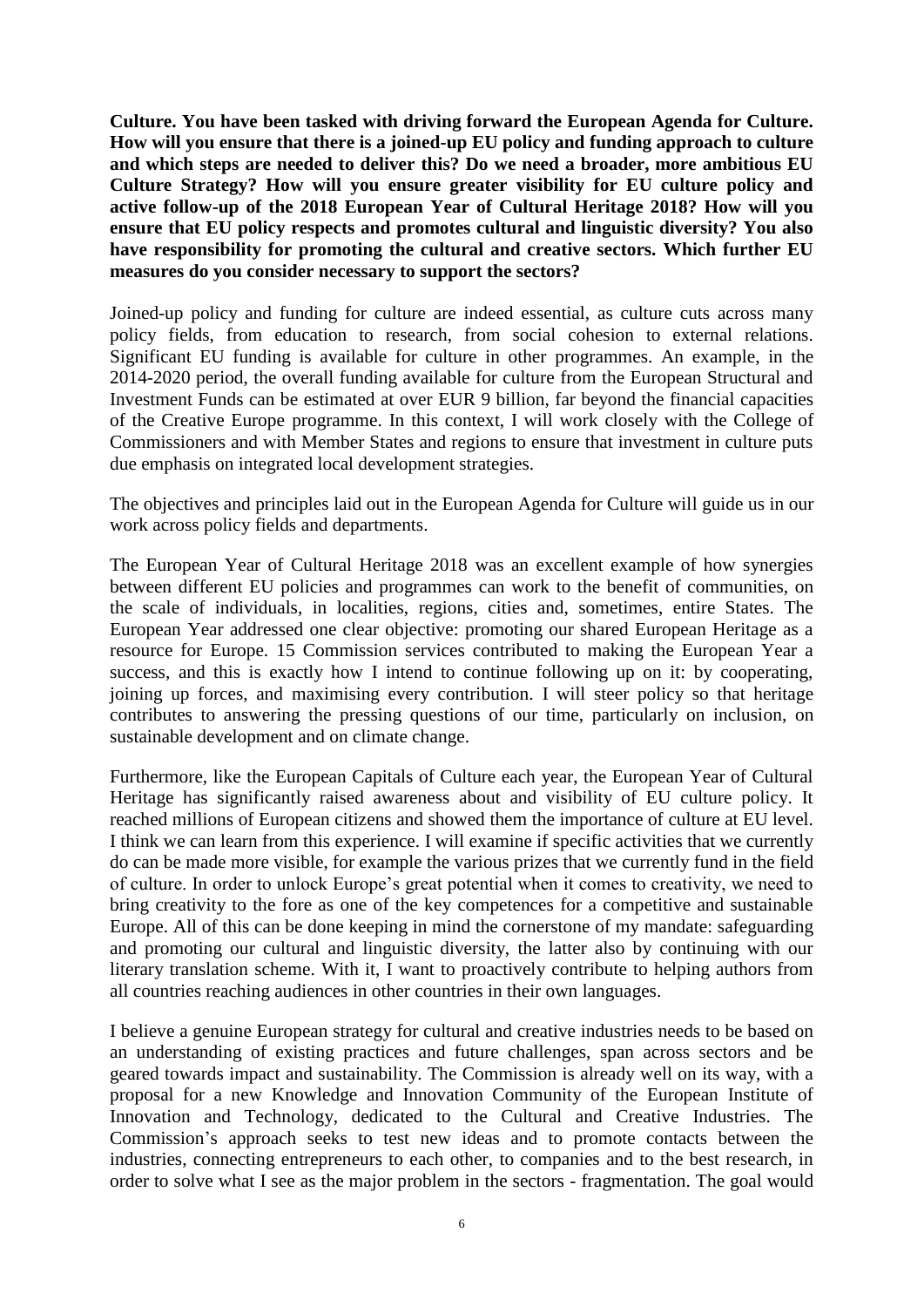be to eliminate barriers to access to finance, to generate enough critical mass and to break silos so that the sectors could become bigger together, capable of making our culture more available worldwide.

**Youth and sport. What do you regard as the EU's policy priorities in the fields of youth and sport? How will you ensure that the Youth Strategy makes a tangible difference to young people? How do you intend to ensure better youth engagement with, and involvement in, EU policy-making and the meaning of European citizenship? How will you reach out to young people from diverse backgrounds and those with fewer opportunities? With sport now anchored in the Lisbon Treaty, EU policy-making in the field has developed. How do you see the role of the EU in shaping the future of sports policy and, in your view, are there particular areas of sports policy where EU measures should be envisaged?**

The priorities in youth and sport are, indeed, quite intertwined. Through the Youth Strategy, we aim to 'engage, connect and empower young people', to involve them in democratic life, and to bring them closer to the EU. Through our efforts in promoting a European dimension of sport, we aim to reach out to marginalised members of society, bringing them into inclusive communities, while promoting a healthy lifestyle for all.

My main priority in youth policy is to make sure more young people benefit from EU policies and programmes and to ensure equal participation. Even if today we reach many young people through exchanges and various formats of dialogues, we are still far from reaching the majority of young Europeans. Consequently, we have to make our policies and programmes more inclusive and get more young people to participate regardless of background, educational level or financial means. We have already made some progress in this respect. For instance, we have rooted the EU Youth Dialogue more locally and young people can now easily join EU actions, such as the European Solidarity Corps or DiscoverEU.

The EU Youth Strategy sets out a vision for younger generations in Europe. It helps identify young people's challenges and how the EU can help tackle them. It designs a policy framework that Erasmus+, the European Solidarity Corps and Discover EU can support. It guides Member States' national youth policies. And last but not least, the EU Youth Strategy gives young people a chance to participate in EU policy-making. Indeed, to ensure the engagement of our youth we should not only provide them a platform to make their voices heard. We must listen to them carefully and take their opinions seriously. I will advocate their ideas towards Ministers in the Youth Council when action is required in the Member States. I will use all the instruments in my portfolio ranging from education to sport and culture to the benefit of young people, addressing their needs and concerns.

As for sport, I believe the EU plays an increasingly important role. We help Member States identify common challenges and elaborate possible solutions in close cooperation with all stakeholders concerned and in full respect of the autonomy of sport organisations. I have four clear policy priorities in this area. First, protecting the integrity of sport. I would like to see real progress in the field of match fixing. After years of blockage I will quickly take contact with the Presidency in order to consider how the Convention on Manipulation of Sports Competitions process could be unblocked. But integrity of sport is not only about fighting against match fixing and doping. It is also about promoting good governance, transparency, democracy and gender equality in sport organisations. Second, the trend of physical inactivity is worrying in Europe. We need to fully exploit the positive impact of sport on the society. It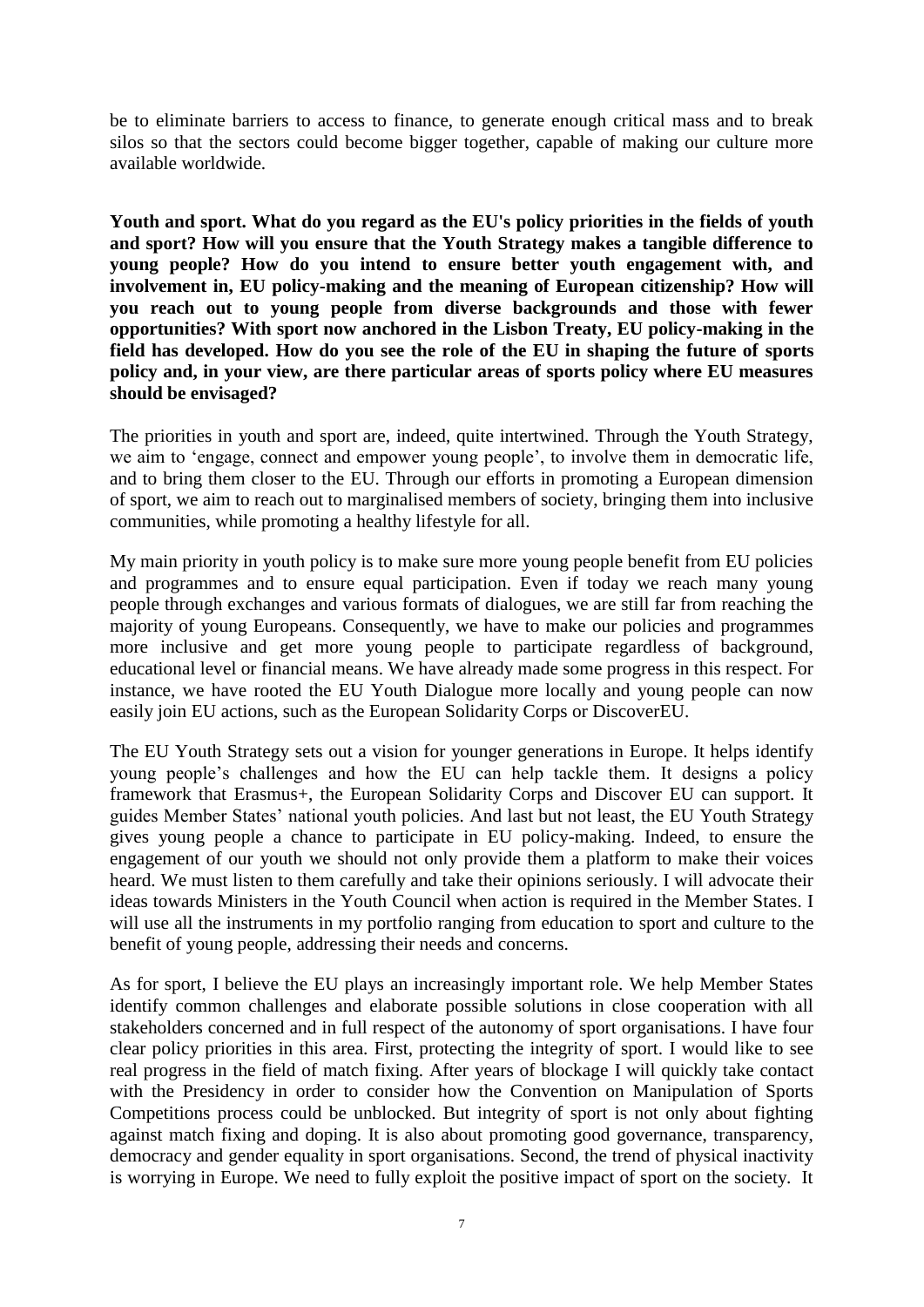binds people together, forges communities and keeps people healthy. Therefore, I intend to capitalise on this potential and use sport to enhance the health of European citizens but also to promote social inclusion and gender equality. Third, sport is not only beneficial to our societies but also to our economy. The sport industry contributes to our competitiveness significantly and is an important employer. I therefore want to use sport as a driver for economic growth, employment and innovation. Fourth, I know that the European Parliament has a keen interest in developing grassroots sport, I want to make it a priority for the coming months to discuss how we can do even better for our local and regional organisations. I want to make it the subject of our next EU Sport Forum.

### **2. Coordination within the Commission**

**In many areas of education, culture, youth and sport (digital skills, international cooperation, European Solidarity Corps, Creative Europe etc.), your portfolio overlaps with that of other Commissioners or with a Vice-President. How are you going to ensure a coordinated approach within the Commission? How will this coordination and cooperation translate into policy-making? How will you ensure a coordinated approach to existing activities and initiatives in the field of education, culture, youth and sport? The word 'innovation' is in your title. How will you promote innovation across education, culture and the creative sectors?** 

It is clear from my Mission Letter that, if confirmed by the European Parliament, I will be the Commissioner responsible for education, culture, youth and sport. I see complementarity with other portfolios, for example with Commissioner-designate Schmit for vocational education and training and adult education and with Commissioner-designate Goulard for digital and media files. As for Vice-Presidents-designate, they will coordinate policy fields including those falling under my portfolio. The system of Vice-Presidents steering and coordinating the work of a group of Commissioners is already in place under the current Commission and has proven to be an effective way to break silos and work across portfolios and teams.

Naturally, I will work together very closely with the other Members of the College in order to ensure complementarity and coherence of my policy activities with theirs and to capitalise on the synergies between our portfolios.

The word 'innovation' in the title of my portfolio reflects its future-oriented nature. Indeed, education, youth, culture and sport are very closely linked to innovation. Take education: promoting inclusive, lifelong-learning based and innovation-driven education and training systems is one of the goals of the European Education Area. The 2018 Council Recommendation on Key Competences specifically includes 'creativity and innovation' to describe where specific knowledge, skills and attitudes contribute to the development of new ideas or approaches. The European Institute of Innovation and Technology and its Knowledge and Innovation Communities provide students, entrepreneurs and business innovators with the knowledge, competences and the skills necessary to transform ideas into valuable products or services. In the field of youth: we cannot ignore the voices of young people, not only because they will be the leaders of tomorrow, but also because they bring fresh ideas and innovation to our policy-making. As regards culture: the Commission has proposed to launch a Knowledge and Innovation Community in the field of Cultural and Creative Industries with the European Institute of Innovation and Technology, in 2022.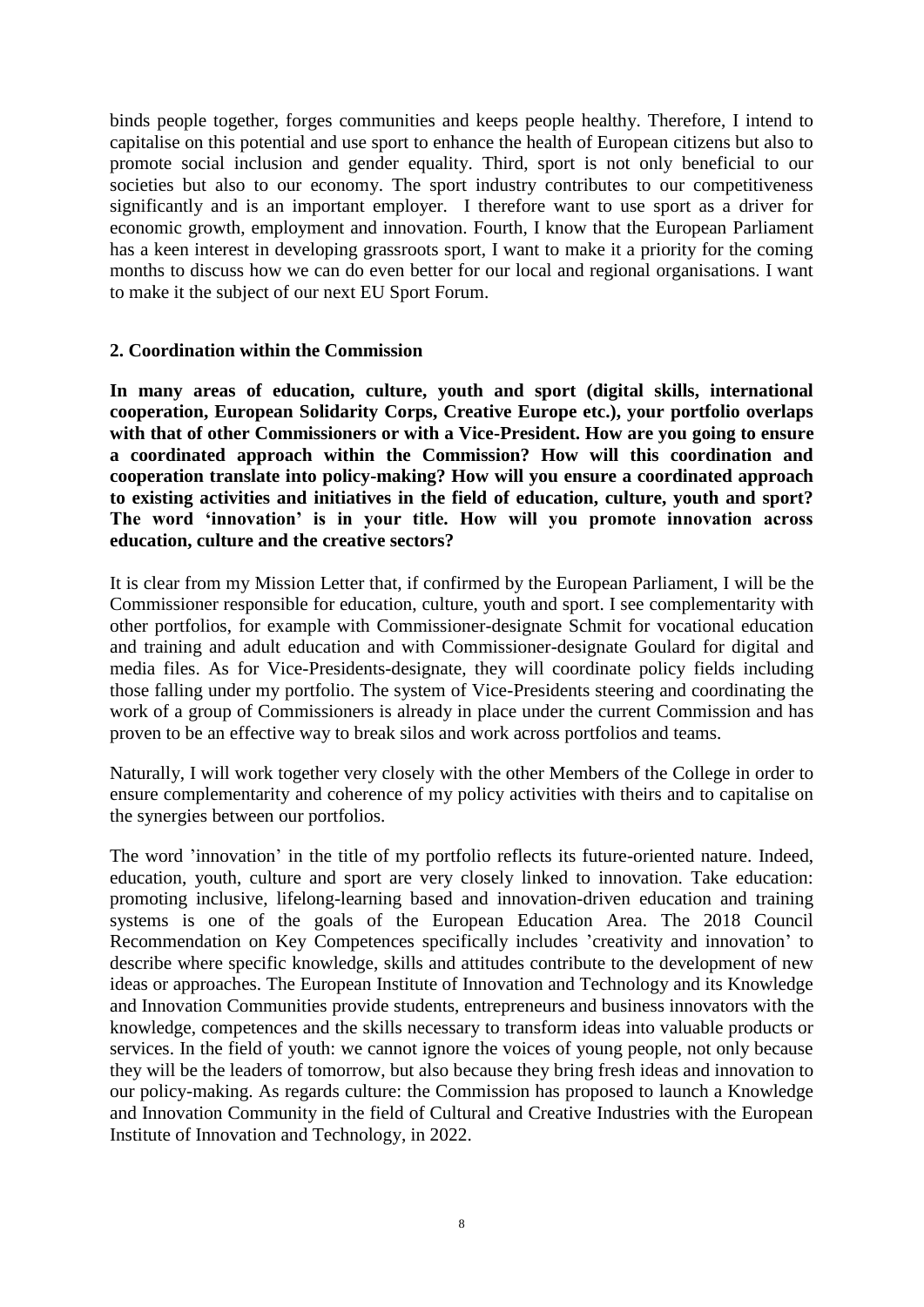### **3. Parliamentary scrutiny**

**The digital dimension of both education and culture policy sits primarily outside your remit and resides with Vice-President-designate Vestager and Commissioner-designate Goulard and yet it has a profound impact on education, culture and audiovisual. How will you ensure that the CULT Committee is able to scrutinise the work of those Commissioners over the course of their mandate? How will you ensure that parliamentary resolutions feed into Commission policy-making? With respect to the MFF programmes within your remit, how will you ensure that the Parliament has an ongoing role in determining policy and budgetary choices as the programmes evolve?**

Having been a Member of this House myself, I strongly value the important role the European Parliament plays in ensuring the democratic oversight of EU legislation and programmes. This is why I will engage with the CULT Committee regularly to hold structured dialogues with you on the latest state-of-play of important files and on the implementation status of funding programmes. I will also engage in an open dialogue with you on future policy initiatives and will share your proposals with my other Members of the College to see how these could be translated into tangible policymaking. In particular, I will work closely, seek synergies and avoid silos with the Executive Vice-President for a Europe fit for the Digital Age and the Commissioner for Internal Market in areas of joint interest. Regarding the evolution of the programmes falling under my remit, I and my services will always ensure full transparency and provide you with all the necessary information to facilitate your determining role as one of the two branches of the budgetary authority.

I believe that such a cooperative approach from the outset is crucial to ensuring we meet citizens' expectations and deliver concrete actions that have a positive impact on their lives. This is not only my belief. In her Mission Letters, President-elect, Ursual von der Leyen, has tasked all the Commissioners-designate to strengthen the Commission's special partnership with the European Parliament. I will work hand-in-hand with the European Parliament, and in particular the ITRE and CULT committees as well as STOA throughout my mandate and I have no doubt that the CULT Committee will develop similar constructive cooperation mechanisms with all the relevant Vice-Presidents-designate and Commissioners-designate to ensure the European Parliament's right of scrutiny.

#### **Questions from the Committee on Industry, Research and Energy**

**1. What are the main policy priorities you intend to pursue in the context of the part of your portfolio that falls within the remit of the ITRE Committee, namely Research and Innovation? What are the specific legislative and non-legislative initiatives, including financial instruments, you envisage for achieving those priorities? What would be the main content and timetable for those initiatives? How will you concretely apply the 'One In, One Out' principle in relation with any legislative proposals in your portfolio?** 

My first priority is to ensure swift agreement on pending legislative proposals, in particular the Horizon Europe programmes and to focus on their timely implementation. This includes continuing the co-creation process (i.e. involving citizens, civil society organisations and endusers) for the first Horizon Europe strategic plan, the establishment of the first missions and the preparation of legal proposals for institutionalised partnerships. This also includes the setting up of the European Innovation Council. Depending on progress with the Multiannual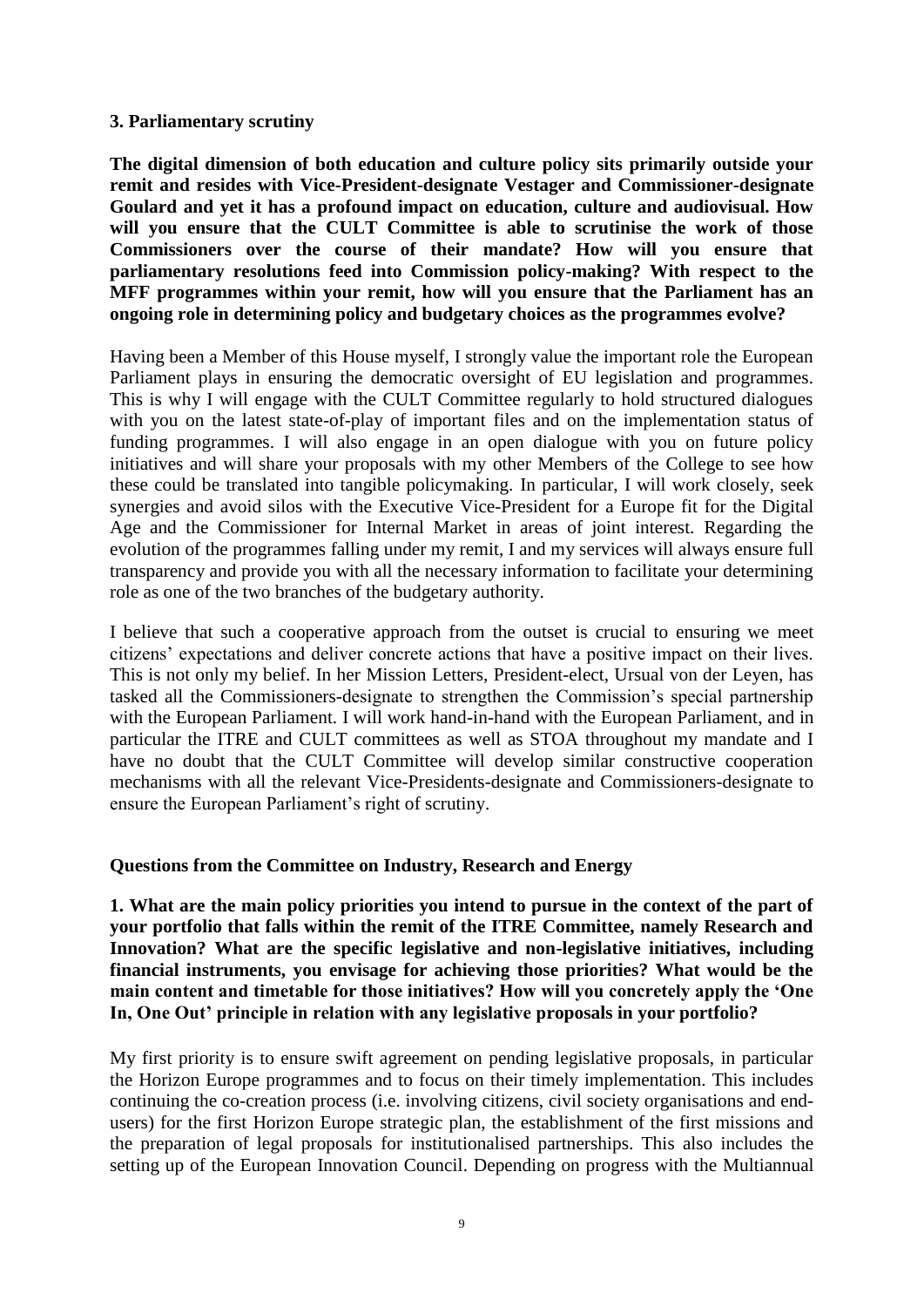Financial Framework and the adoption of Horizon Europe, the legislative proposals for institutionalised partnerships, the adoption of the implementing acts of the strategic plan and the first Horizon Europe work programme are foreseen for 2020.

Second, I want to build a true European Research Area in which we pull together all national and European efforts. A revitalised European Research Area should boost Europe's science lead, provide high quality and the circulation of knowledge, a critical mass of investment and deliver innovative sustainable solutions across national systems. It should also stimulate national reforms in all areas that seek improvements. Open science and open innovation are essential policies to realise a true European Research area. I want to strengthen further links with the European Education Area as skills, education and life-long learning are key drivers of Europe's competitiveness and innovation, in support of the Green Deal and of digital transformation.

Third, I am convinced that research and innovation are key drivers and enablers for innovation-led sustainable growth and essential to deliver on many of the priorities mentioned in the political guidelines of the President-elect, ranging from the Green Deal, to the beating cancer plan, sustainable and smart mobility, technology sovereignty, the development of clean energy, zero pollution for the health of our citizens. It is my priority that research and innovation deliver a maximum contribution to our common objectives through an agenda, for enabling ecological, economic and social transitions that joins up research and innovation investments, reforms and regulation.

Fourthly, I will foster international cooperation in education, research and innovation, which is an important element in strengthening the role of the European Union as a global actor. Horizon Europe will pursue strategic cooperation with key partners through targeted actions in line with EU priorities and it will be more proactive in seeking synergies with other EU programmes.

Finally, I am committed to successfully exploiting the results of our EU Framework programmes on Research and Innovation, the current Horizon 2020 programme and the future Horizon Europe programme. This includes strengthening the uptake of research and innovation by engaging with young innovators and local leaders and giving them the chance to scale up quickly, inter alia through the European Innovation Council. This also includes reaching out and involving citizens in our programme, for example through the "Science meets Regions" project.

Every step of the way, my intention is to engage fully with the Parliament, in particular ITRE, but also with Member States, the research community, civil society and other Commissioners. Research and innovation can give direction towards the future we want to create: sustainable, fair and prosperous. By combining co-creation, investment, smart regulation and reform, I want to demonstrate that research and innovation can turn major challenges into major opportunities.

Concerning the 'One In, One Out' principle, EU legislation can achieve objectives and deliver benefits that Member States acting separately cannot do. However, to achieve its objectives, the EU legislation can lead to burdens on final beneficiaries or users. The 'One In, One Out' principle will alleviate these burdens: every legislative proposal creating new burdens should relieve people and businesses of an equivalent existing burden at EU level in the same policy area. The 'One In, One Out' principle will be applied by looking at the entire policy area, going therefore beyond each individual piece of legislation imposing new burdens. This will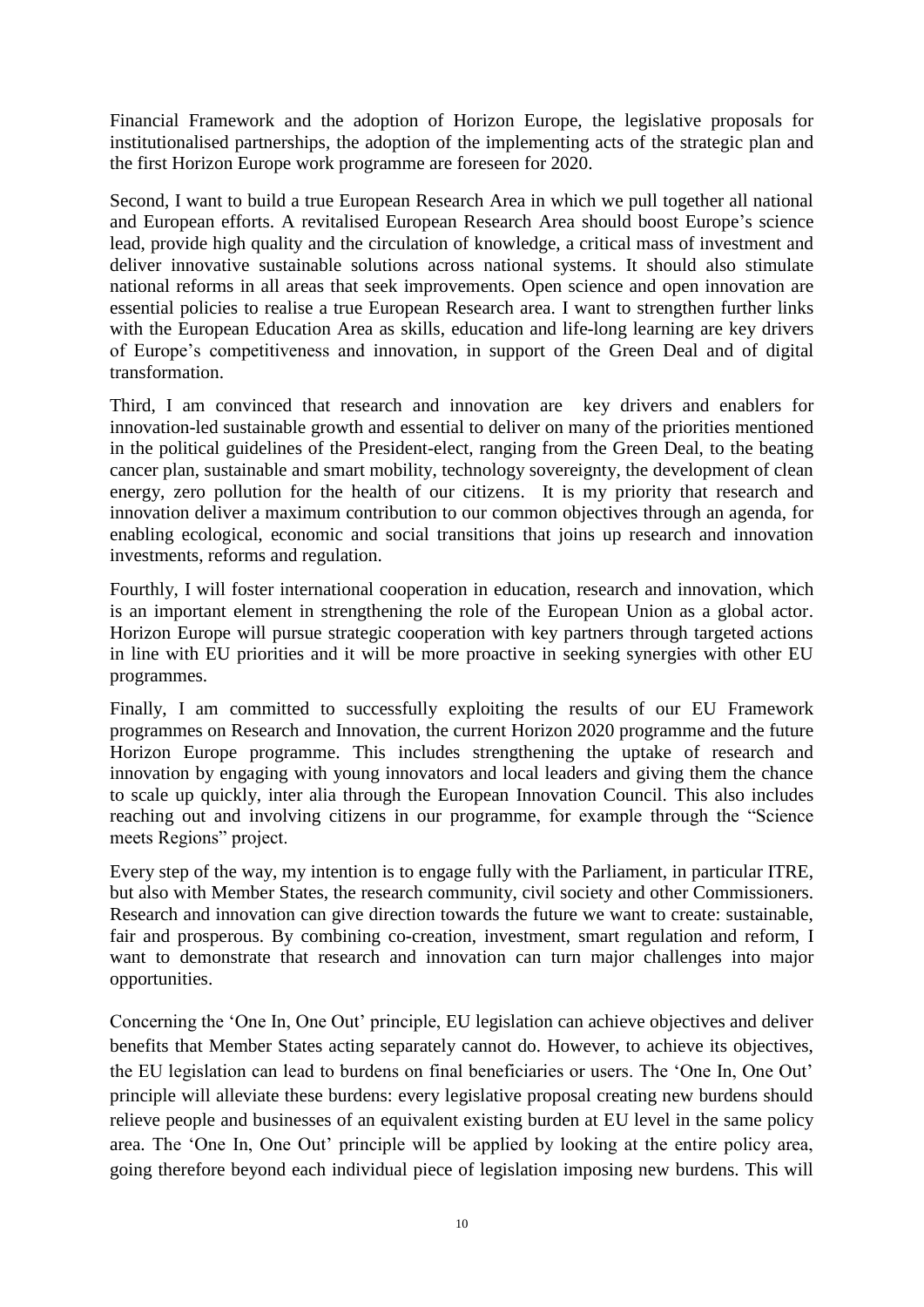ensure that the overarching policy objectives are achieved efficiently and with minimum burden and the Commission always has the leeway to act where needed.

- **Your mission letter only refers to the objective of tripling the budget for the Erasmus+ Programme. Will you keep an ambitious budgetary goal for the Horizon Europe Programme in order to fund a larger number of excellent projects, thereby increasing the success rate of the current Programme which is very low? Will you support Parliament's position on the budget of Horizon Europe, which has a broader scope compared to its predecessor?**

In my Mission Letter, research and innovation is recognised as a key factor for the European competitiveness in a global scale.

Horizon Europe will be central in setting the direction, principles and framework for EU investments in R&I. Within the overall MFF, Horizon Europe is the programme for which the proposed budget increased the most for the next programming period 2021-27, with a 26% increase, in a context of competing priorities and limited resources. I will vigorously defend an ambitious budget for Horizon Europe as this is indispensable for Europe to deliver on its objectives, without it Europe will not be able to lead the transition to a climate-neutral economy and new digital age. I am grateful for the Parliament's position on the Horizon Europe budget. This is the largest ever budget which reflects our collective ambition and commitment to make Europe a global leader, in particular in the creation and diffusion of high-quality knowledge and technologies. This reflects the programme's undisputed added value, and leverage effect. As requested by the Parliament during the Horizon Europe negotiations, we will closely monitor and report on the issue of oversubscription.

- **Your mission letter puts a greater emphasis on innovation rather than on frontier research, and this is also reflected in the restrictive title of your portfolio. Yet, one of the greatest success stories of the past two Framework Programmes is the European Research Council (ERC), which supports the most prominent European scientists. How do you intend to strike the right balance along the whole value chain, from blue-sky research activities to close-to-market actions, in individual as well as in collaborative projects, as requested by the co-legislators in the provisional agreement on Horizon Europe?**

Fundamental research is an essential asset and an important condition for increasing the Union's ability to attract the best scientists in order to become a global hub of excellence. The history of science shows that the importance and impact of many great discoveries was not recognised straightaway. That is why it is essential to give our scientists some freedom to explore the frontiers of knowledge. And that is what the European Research Council (ERC) does so well. The ERC selects the most promising researchers with the most exciting ideas in any field. ERC grantees therefore produce outstanding results and showcase the best European science. In just a few years since its set-up, the ERC has become the point of reference for excellent frontier research in Europe and indeed the world, and this in all fields of research. Nobody contests this. The Horizon Europe proposal precisely foresees full continuity as far as the governance of the ERC is concerned and also proposes to boost funding for the ERC for the next Multiannual Financial Framework from EUR 13.1 billion to EUR 16.6 billion. I will continue to fight for sufficient budgetary resources for frontier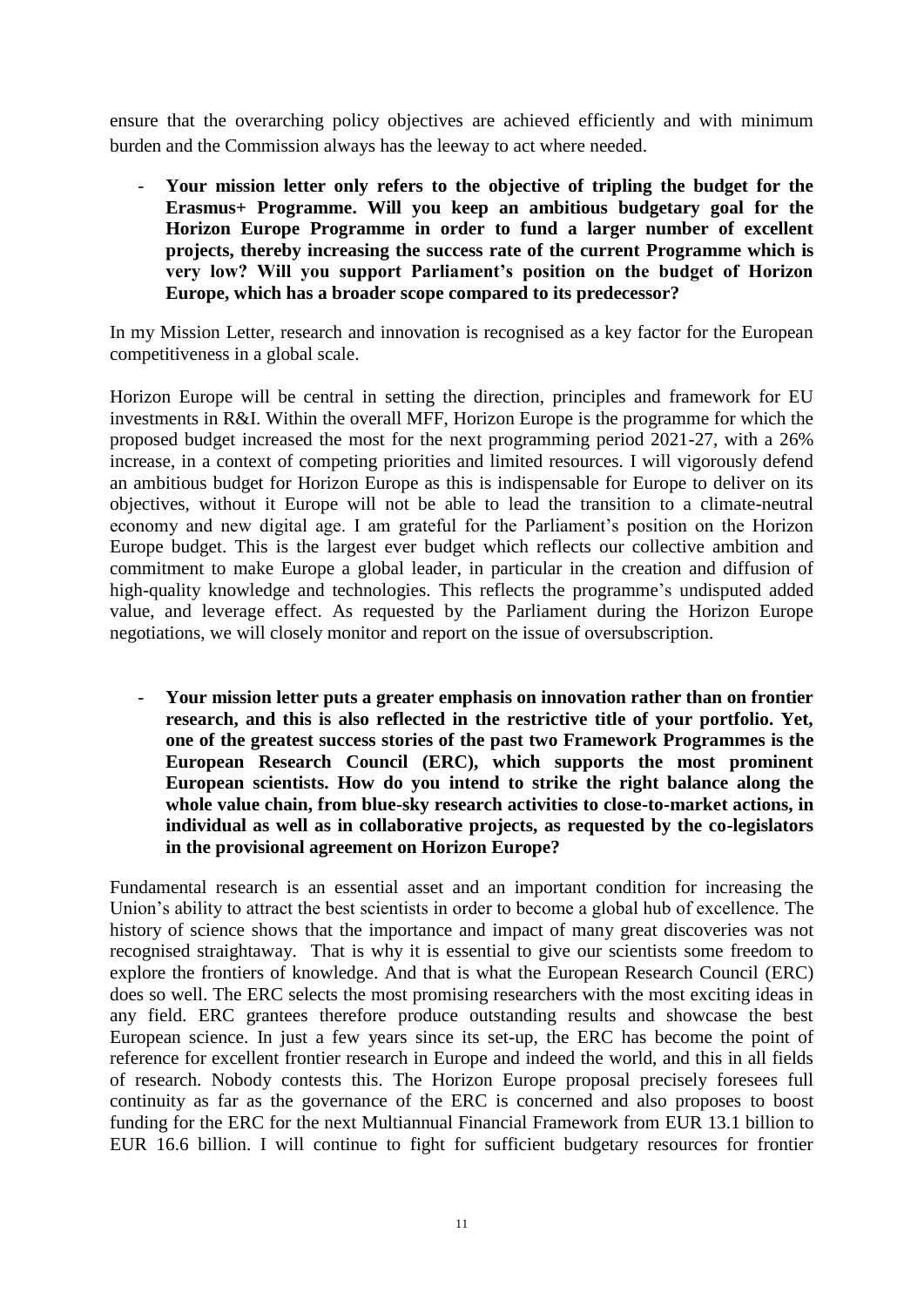research in Horizon Europe. Support to frontier research will also be pursued in the other two pillars.

I will ensure that the collaborative parts of the programme will be balanced in between different levels of technology maturity, thereby covering the entire value chain through the strategic planning process. In the Horizon Europe work programme we can strike the right balance by making individual research topics less prescriptive and more impact driven, thus increasing the freedom of our potential beneficiaries. Coupled with innovation, this will support the Union in its transition to a climate-neutral, healthy, prosperous and fair society*.*

At the same time, we should ensure that Europe is equipped with the Research Infrastructures it needs to carry out both frontier research and produce innovation. I want to support the Member States in better coordinating their investments to provide scientists with the resources they need to produce new knowledge, but also to contribute to resolving the challenges we face. This requires more cooperation across infrastructures and across disciplines.

# - **How will you coordinate and interact with Commissioners whose policy areas have a critical research component, such as the EU industrial policy, the EU digital policy, the EU defence policy, the EU climate policy, the EU transport policy, the EU maritime policy or the EU space policy?**

Science underpins and informs most EU policy areas because it delivers new technologies, creates space for social innovation and experimentation and provides new knowledge and evidence-base for policy-making. If confirmed as Commissioner, I will therefore work closely with all other Members of the College. In particular, I will work in collaboration with the Executive Vice-President for a Europe fit for the Digital Age regarding the artificial intelligence agenda and regarding the new long-term strategy for Europe's industrial future and the new SME strategy

Digitalisation and new technologies are revolutionising the way we live and work. We are at the cusp of a new wave of innovation with unprecedented complexity, concentration of innovation benefits and a steadfast pace of change. The digital transformation is rapidly changing the life of European citizens and putting pressure on the competitiveness of European companies. It is my intention to ensure that EU level policy on education, research and innovation is responsive to this rapidly changing landscape, so that Europe becomes a leading player in riding that wave.

When appropriate, I will contribute to the work on the European Green Deal. Research and innovation will have a key role in the transition to a climate-neutral and circular economy.

Missions in particular, as a new and powerful tool in Horizon Europe, will enable research and innovation to deliver public goods across a set of EU policies. This will strengthen synergies with other policy areas, including climate, digital and industrial policies.

Co-creation and Strategic Planning are an important tool for this, and also ensure the coordination and interaction with other Members of the College in areas that have a critical research component. Co-creating Horizon Europe and the EU's research and innovation policy with all related Commission departments will help set common strategic directions for research and innovation and better focus its impact on achieving our common objectives. Cocreation will increase the focus and integration of action on future policy goals that are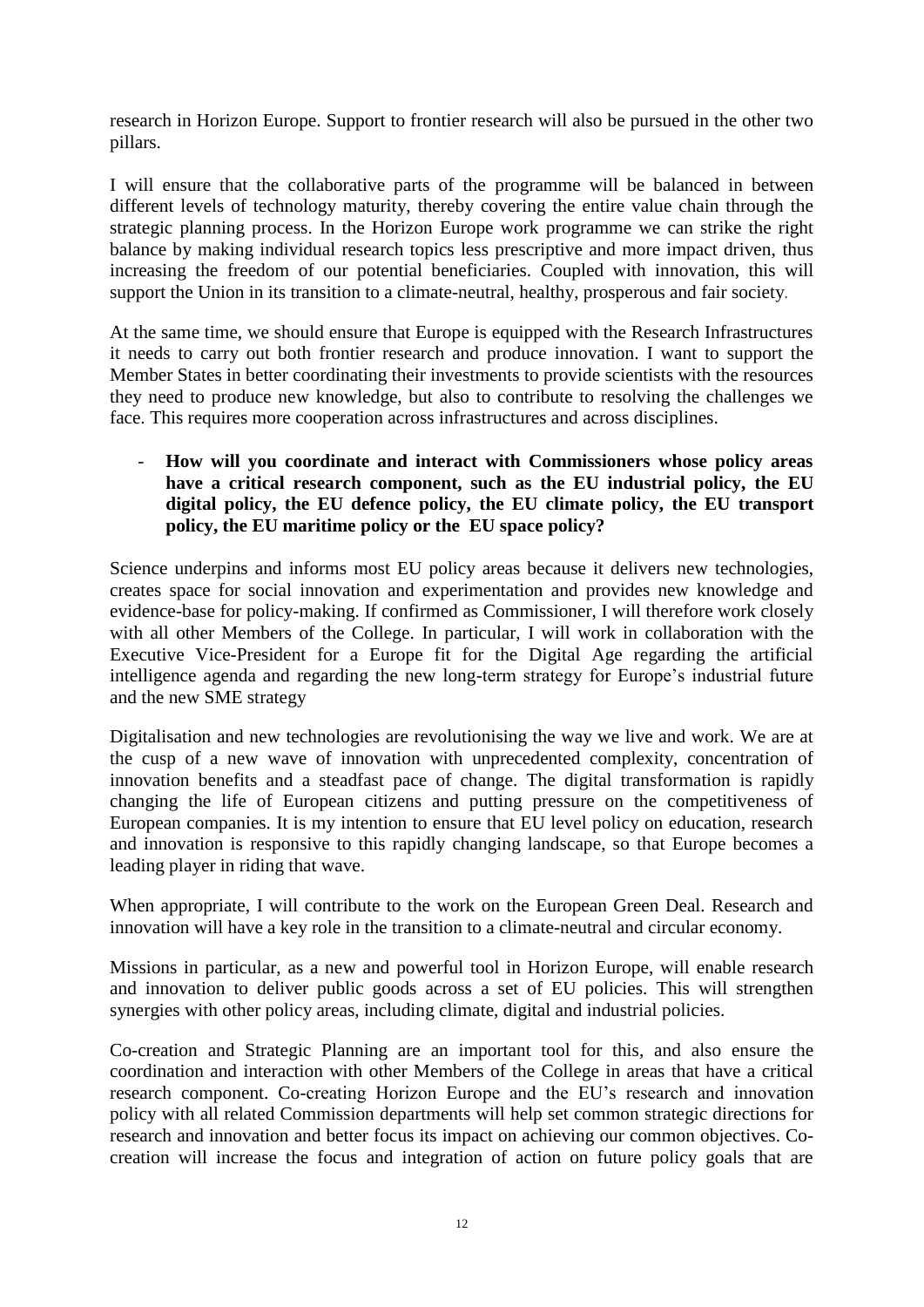meaningful for society (e.g. climate change, citizens' health, biodiversity, clean water, clean air, food security, environment, healthy oceans, healthy people).

- **In the context of an ambitious agenda for climate presented by the Presidentelect, how will you make sure that Horizon Europe meets the climate mainstreaming requirements, and contributes to the 2050 climate targets, given the current difficulty of Horizon 2020 to meet its climate target?**

Becoming the world's first climate-neutral and sustainable continent by 2050 is a unique opportunity to modernise Europe's economies and societies and to re-orient them towards a sustainable future. This will never happen without a very strong input from European researchers and innovators, without their pivotal discoveries and new technologies, without a successful cooperation of industry and academia, nor without the active involvement and buyin of citizens and major behavioral changes. All this calls for strong and effective European framework programmes on research and innovation.

I am determined to contribute as much as possible to linking research and innovation investments with reforms and regulations and mobilising a collective response across Commission services, Member States, regions, private companies of all sizes, academia and the public. Through cooperation at all levels, our Framework Programme's powerful instruments and innovative governance can drive the necessary systemic changes to reach climate neutrality and ensure an inclusive ecological and economic transition.

Research and innovation resulting from Horizon Europe will accelerate solutions in order to reach our 2030 and 2050 climate goals. Climate change research is a major component of Horizon Europe and cuts across many themes and actions that go beyond the cluster on Climate, Energy and Mobility. Four out of the five agreed mission areas in Horizon Europe directly support a Green Deal: adaptation to climate change; healthy oceans, seas and coastal and inland waters; climate neutral and smart cities; and soil health and food. This will also have a mobilising effect across other parts of the programme, such as the pillar on Excellent Science. The climate transition will require the development of adaptation and mitigation measures for which only research and innovation can provide evidence. Bringing together multiple scientific disciplines, different industrial sectors and different types of actors will create a strong push for innovative solutions that are needed to reach our climate goals.

We naturally need equally ambitious budgetary means to support this transition, as proposed by the Commission. Furthermore, the Commission has proposed to earmark at least 25% of expenditure supporting climate objectives over the Multiannual Financial Framework for the 2021-2027 period. For Horizon Europe this will be at least 35%. I will make sure that my services will continuously monitor the state of implementation of this target and make this data publicly available on-line in an accessible manner. Moreover, I will report on the climate impact we are achieving through Horizon Europe and will act immediately in case of any possible shortfalls.

- **According to Article 179 of the TFEU, the Union shall have the objective to achieve a European Research Area and promote its competitiveness. Which measures, and possibly legislative initiatives, do you envisage to revitalise the European Research Area and to allow the EU to assert itself as an excellent partner on the global scene? In particular, by which concrete means do you intend to attract worldwide talents to the EU and to reduce any further "brain**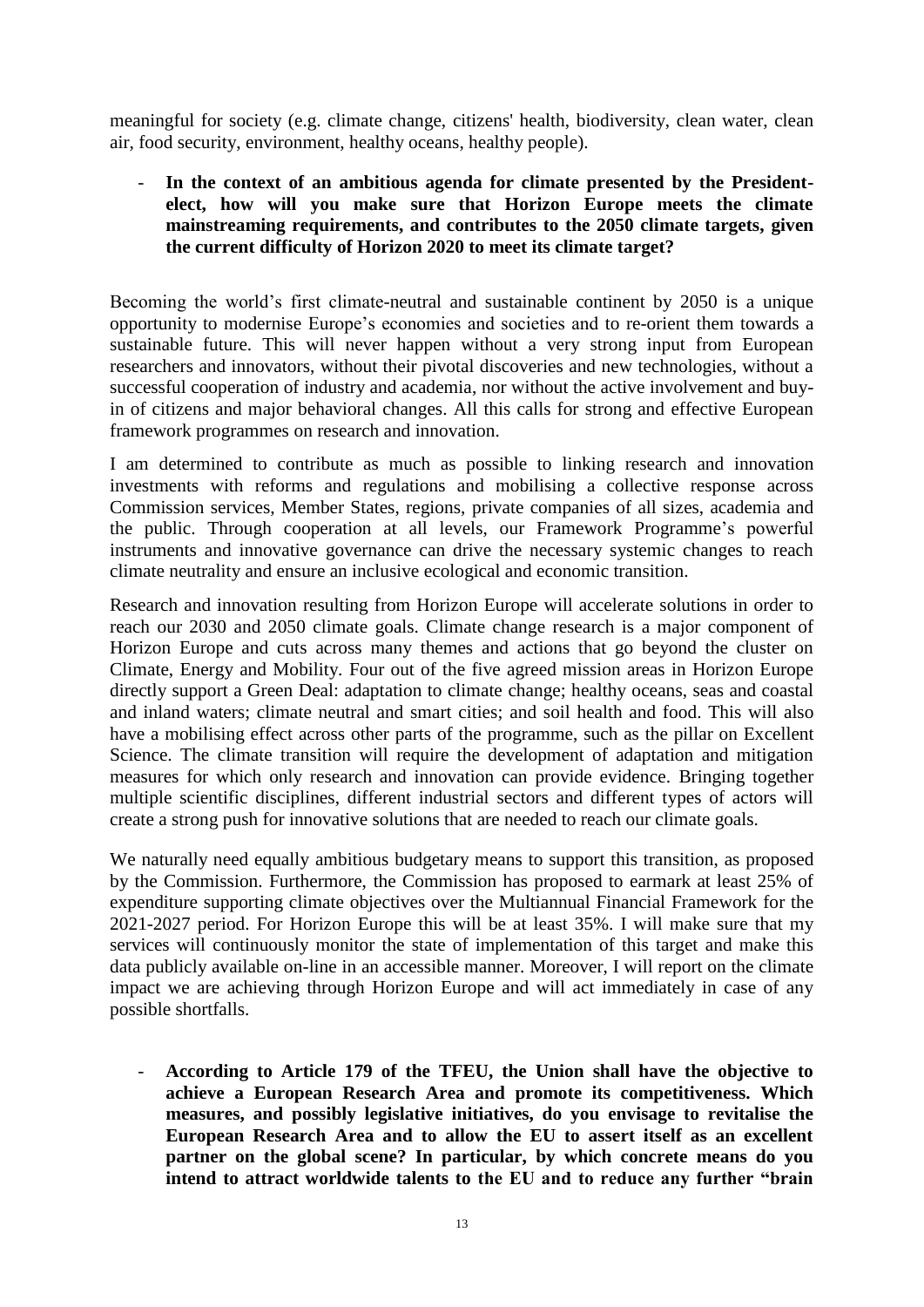### **drain"? How will you address the gap in research and innovation performance across the EU Member States?**

My ambition is to revitalise the European Research Area (ERA), both to make it fit for purpose in a globally changing environment and to tackle its longstanding challenges. I want to work with the European Parliament and the Member States in the coming months on a modern, forward-looking vision for the ERA. It is my ambition to link the ERA with Education and Innovation as part of a broader knowledge policy, including through changed incentives and rewards systems and improved links to innovation ecosystems. This offers a great opportunity, because they are policy fields which need to interact and provide feedback to each other to create a virtuous spiral of knowledge contributing to the wellbeing of our society and to (re)create a relation of trust between the world of science/research and society.

Regarding brain drain, as stated in the President-elect's political guidelines, equal opportunities in all parts of Europe must be nurtured. This is also true for Europe's researchers. Currently, we face many differences in for example working conditions of researchers, the availability of positions, and access to funding. In order to address all these factors, as well as to attract and keep talents, actions are needed to promote common standards for researchers and institutions in Europe.

Thanks to the Horizon 2020 Widening measures, the European Semester and the Policy Support Facility, working conditions for researchers have improved. In the context of a new European Research Area initiative, I intend to pay particular attention to the issue of brain drain.

To begin with, Europe must be an attractive place for researchers to work. As agreed during the Horizon Europe negotiations, the Commission will perform a study on this topic as a base for further steps. Also, as requested by Parliament, the Commission will start monitoring the evolution of researchers' salaries with a view to formulating recommendations for coordinated action. The new set of Widening measures, will furthermore provide a new toolset to develop new solutions that could be scaled up. Working closely with Vice-President-designate Dubravka Suica will offer new opportunities for areas most affected by the brain drain.

As regards the innovation gap, I see four strands of action for the future under my portfolio to support low performing regions. First, under Horizon Europe a dedicated part for widening participation and spreading excellence will account for at least 3.3% of the total budget, which is three times more than in Horizon 2020. This programme part builds on the experience of Horizon 2020 and has, thanks to the European Parliament, also new tools to foster the excellence-based participations from all Member States, including the low performing Member States; to facilitate the collaborative links in European Research and Innovation; and to stimulate brain circulation in Europe. Second, further developing the European Research Area will also help reducing national disparities, e.g. by putting a focus on particular aspects of the innovation gap, such as the issue of brain drain. Third, we need to continue supporting Member States with their national reforms, for example through the European Semester and the Policy Support Facility or by supporting regional initiatives like the BIOEAST initiative. Finally, Horizon Europe alone will not suffice to overcome the technology, innovation and excellence gaps between Member States and the low integration of some Members States R&I systems in the European innovation ecosystem. We need to strengthen synergies across programmes and policies. In particular the synergies between Horizon Europe, and our cohesion funds will be crucial for further closing the R&I divide.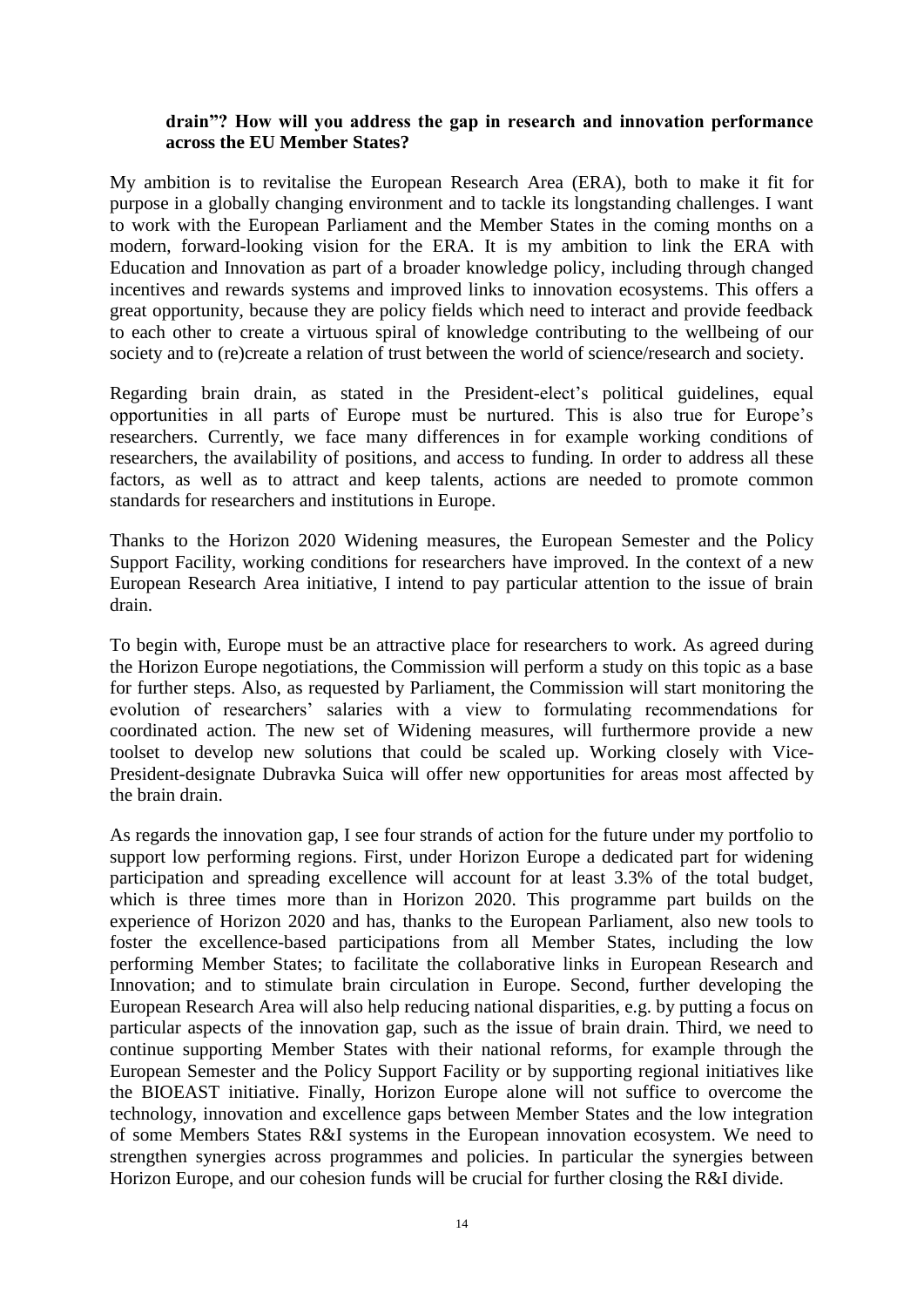- **Concerning the external dimension of research, with which third countries will you cooperate as a matter of priority and in which thematic fields? Do you intend to have the same degree of open cooperation along the whole value chain, from fundamental scientific research to close-to-market innovative activities? Will you promote reciprocity with the Union's cooperation partners worldwide? Do you see a risk that the multi-speed association policy, proposed by your predecessor, could result in making the Framework Programme more complicated for participants?**

The EU approach to research and innovation has traditionally consisted of two elements. First, openness to the world to allow our European researchers and innovators to maximise their interaction with the world's best minds and the latest scientific and technological knowledge and to tackle global challenges together. Second, targeted EU-led activities with select partner countries, whereby the selection of countries and themes for international cooperation is subject to the test of EU interest and mutual benefits.

The participation in Union programmes can be considered as a tool of Union policy for cooperation with third countries in a broader policy context.

As discussions on the conditions for association are ongoing, it is too early to say which countries will be finally associated to Horizon Europe, the closest form of cooperation with an international partner country. With Horizon Europe, we are likely to seek full association for the European Economic Area, the EU Enlargement countries and the European Neighbourhood countries.

Beyond European Economic Area, Enlargement and Neighbourhood countries, third countries may only participate in Horizon Europe if the **programme** expressly allows for that.

I want to promote reciprocal openness to our international partners by making maximal use of the leverage that our instruments can apply; thus ensuring multilateralism and openness, while assertively negotiating a global level playing field.

However, Horizon Europe should enable us to pursue strategically targeted cooperation and restrict openness when dictated by the EU's strategic interests. Programming tools are in place to safeguard EU interests such as limiting participation in specific actions to Member States only, set additional eligibility criteria and exploitation obligations to ensure that transfers, licences and exploitation are beneficial to the Union. For example, the European Innovation Council's 'Accelerator' instrument, designed to promote the breakthrough of market-creating innovation and scale-up of companies, will make use of these tools.

By pursuing strategic engagement and reciprocity with global partners, we can achieve greater impact in line with EU interests, remaining competitive, tackling global societal challenges, supporting the Union's external policies and promoting our priorities and values in the world.

- **The provisional agreement on Horizon Europe includes a commitment from the European Commission for extensive exchanges with the European Parliament in the Strategic Planning process. How could these extensive exchanges be organised? Will you commit to establishing, together with Parliament, a process that ensures that all the information pertaining to the Strategic Planning of**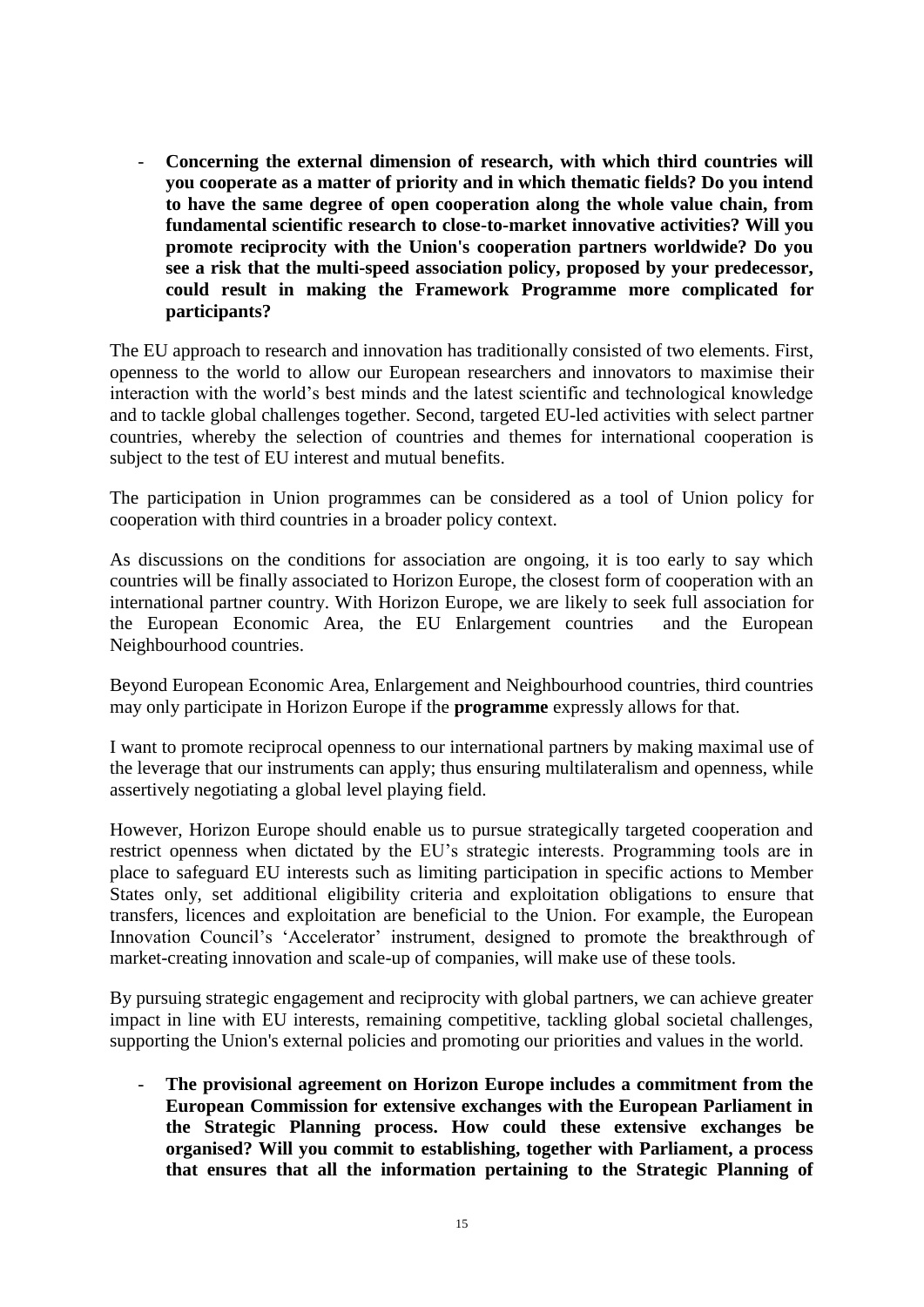# **Horizon Europe reaches Parliament in a structured, timely and regular manner? Furthermore, how will you ensure regular reporting to the European Parliament on the implementation of the Programme, the funded projects and their impact, in order to allow thorough parliamentary scrutiny?**

During the interinstitutional negotiations on Horizon Europe, the Commission presented a Declaration as regards extensive consultation with the Parliament: 'Upon request, the Commission intends to exchange views with the responsible Committee in the European Parliament on: (i) the list of potential partnerships candidates based on the Articles 185 and 187 of the Treaty on the Functioning of the European Union which will be covered by (inception) impact assessments; (ii) the list of tentative missions identified by the Mission boards; (iii) the results of the Strategic Plan before its formal adoption, and to present and share with that Committee documents related to work programmes.' I commit to give maximum effect to this Declaration within the parameters of relevant existing agreements and legal acts.

On the basis of the Framework Agreement on relations between the European Parliament and the European Commission relevant documents for the Commission expert group to act as 'shadow' strategic configuration of the Horizon Europe Programme Committee, which has been set up to help prepare the first strategic plan, are also sent to the European Parliament. We will continue to do so until the end of the operation of this expert group. Afterwards and in relation to the operation of the Programme Committees' configurations of Horizon Europe, I will ensure that the agendas of committee meetings; the draft implementing acts on which the committees are asked to deliver an opinion; and information on the final draft implementing acts following delivery of the opinion of the committees will be made available to the European Parliament.

We will continue to do so until the end of the operation of this expert group. Afterwards and in relation to the operation of the Programme Committees' configurations of Horizon Europe, I will ensure that the agendas of committee meetings, the draft implementing acts on which the committees are asked to deliver an opinion and information on the final draft implementing acts following delivery of the opinion of the committees will be made available to the European Parliament through the Comitology register.

I am fully available, as are my services, to meet your committee or any other configuration you deem appropriate on a regular basis to inform you on the recent developments and to listen to your views. In particular, I would welcome your views on potential institutionalised partnerships candidates based on the Articles 185 and 187 of the Treaty on the Functioning of the European Union, tentative missions identified by the Mission boards, and the draft Strategic Plan before its formal adoption. I am looking forward to fruitful extensive exchanges on this.

The Commission provides full transparency on programme implementation through the Horizon Dashboard. The Dashboard gives public access to real-time information on projects and their results, programme-wide statistics, and dedicated views of important initiatives such as the European Innovation Council. Furthermore, the novelty of Horizon Europe on the Key Impact Pathways will allow me and my services to perform and bring to your attention a thorough and clear analysis of the progress we are making towards scientific, economic and social impacts of the Framework Programme, both as a whole and in each of its parts.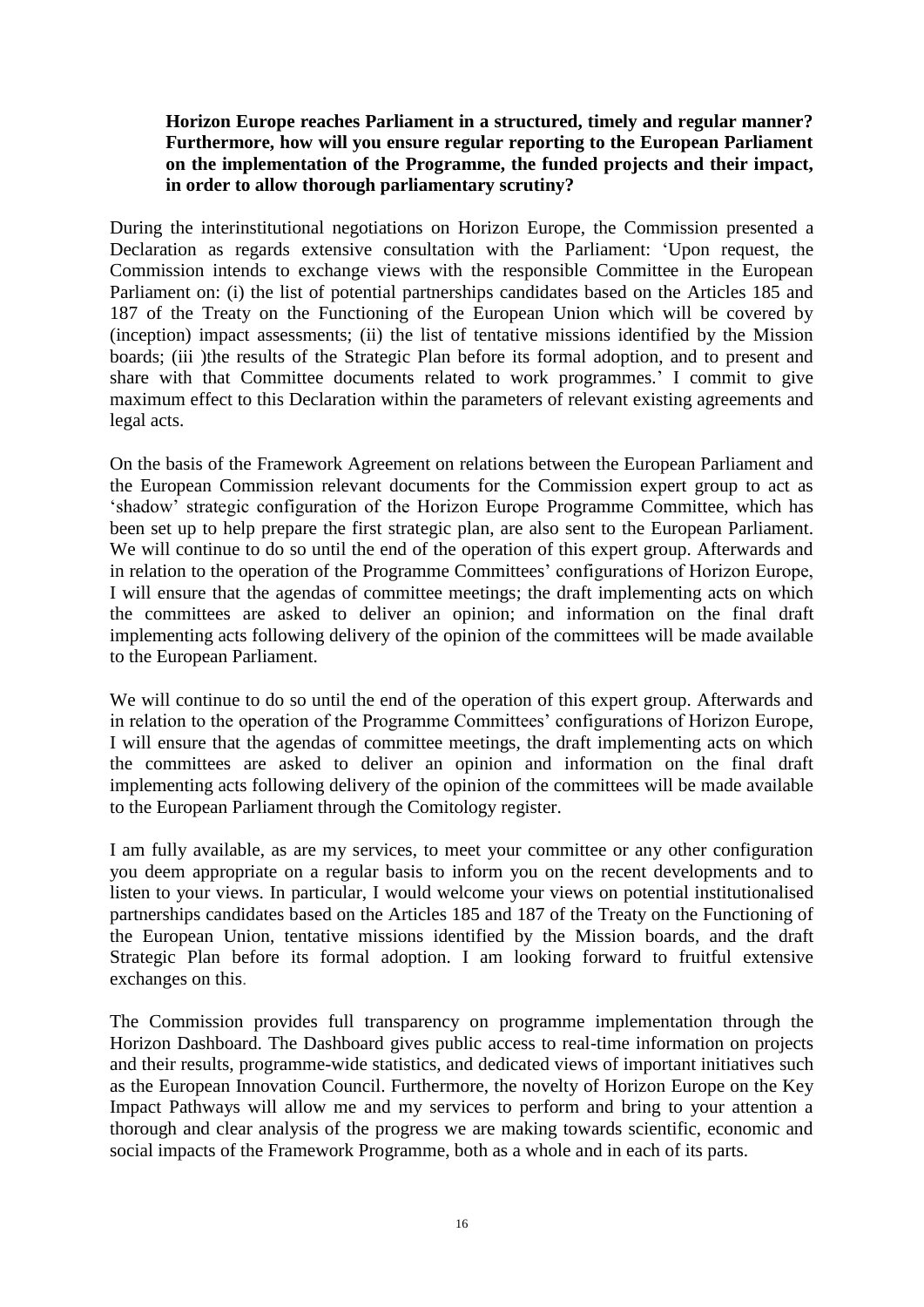# **2. How will you personally ensure the good quality of legislative proposals, full transparency of lobbying activities (directed at you and your services), and consistent and balanced consultation of all stakeholders taking also into account the need to carry out thorough impact assessments, in particular concerning the impact of all proposed legislation on SMEs?**

I am convinced that the EU should act where research and innovation matters the most, where it can provide the most added value and where it can transform Europe. In the spirit of the Interinstitutional agreement on better Law making, I look forward to working closely with the European Parliament to improving the evidence base of EU programmes and legislative proposals and I renew my commitment as regards transparency and the flow of information between the two institutions. In close collaboration with the Vice-President for Interinstitutional Relations and Foresight I will make sure we will fully embrace the digital age, make use of the latest advancements in artificial intelligence and big data to obtain the best intelligence needed to design our future policies. In this context, I would like to highlight that we can count on Commission in-house scientific competences, including the Joint Research Centre, the Commission's science service and knowledge manager and the Scientific Advice Mechanism.

Of course, any proposed new initiative with significant impacts will go through a robust impact assessment and will be reviewed by the independent Regulatory Scrutiny Board, like the current Horizon Europe proposals, which I hope will be soon fully approved with your support. We are also undertaking, for the first time, coordinated impact assessments of twelve candidate European Partnerships, which will underpin possible legislative proposals. I want to make sure we take actions which foster synergies and maximise their impact towards achieving our societal objectives.

I am committed to ensure that the approach to new legislative proposals is open and cooperative from the start. Stakeholder consultations will continue to be an important element of every part of the policy cycle from policy design to the final legislative agreement and later on, policy monitoring and evaluation. I will strive to make continuous monitoring, in addition to ex-post and interim evaluations, part of the process. I want to make sure everyone is involved in this process from researchers to innovators, citizens, SMEs, universities, foundations. I will continue to publish all information regarding meetings with stakeholders and lobbyists in the mandatory lobby register.

I also want to ensure that we use our better regulation tools to design legislation encouraging out of the box innovation able to bring not only economic returns but – first and foremost – social and environmental benefits to all Europeans, with full involvement of civil society and considering the impacts on innovation throughout the policy cycle. Innovation should be analysed as part of our regulatory policy tools (impact assessments, evaluations and stakeholders consultation), and I will discuss with the Executive Vice President-designate for Inter-Institutional relations how we can do this better. An innovation-friendly and predictable regulatory framework will be key not only to achieve sustainability objectives but also to strengthen Europe's competitiveness and stimulate growth